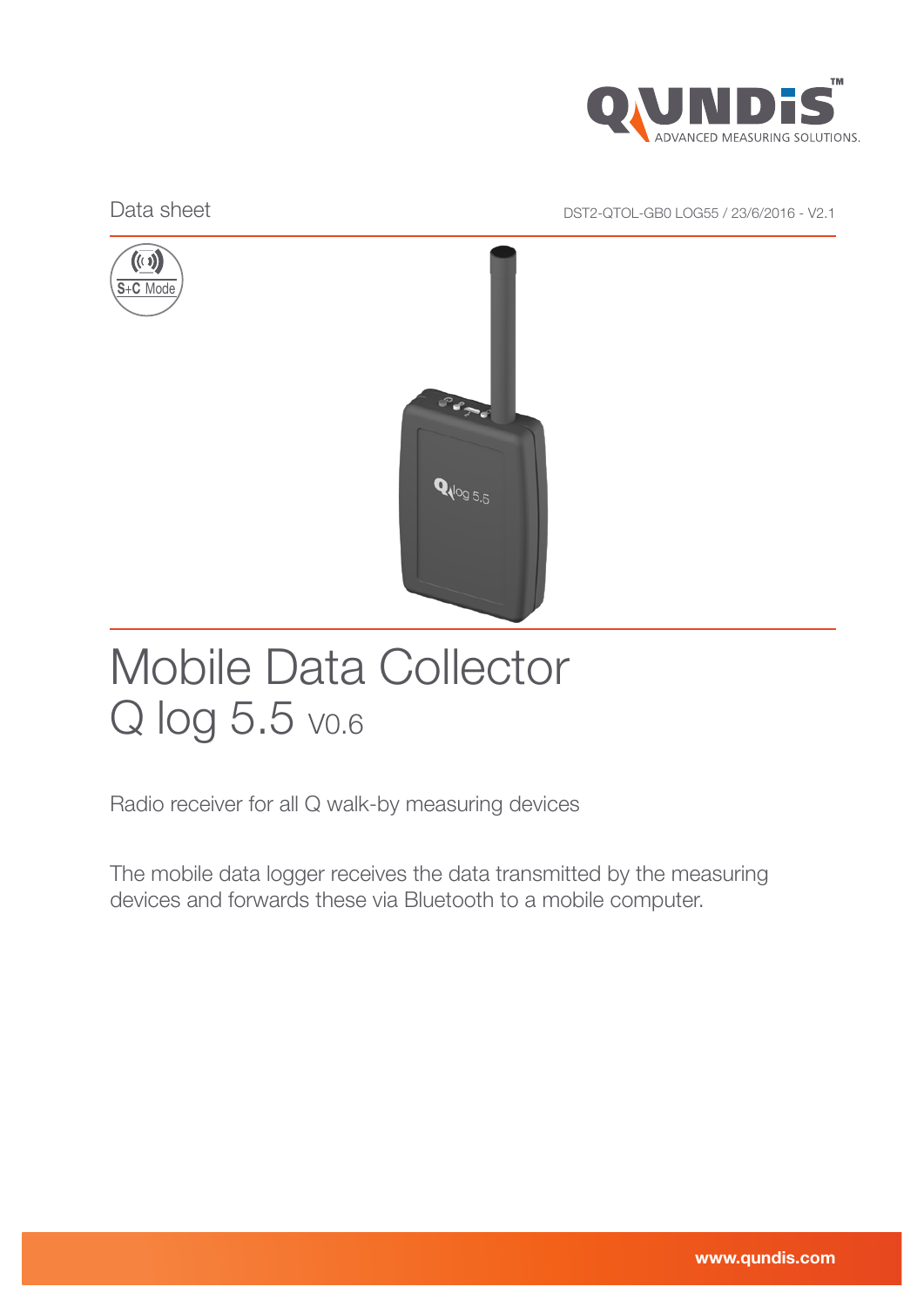

## Application

The mobile data logger is part of the Q walk-by system.

In connection with a mobile computer and the readout software ACT46.PC, the mobile data logger can be used for the following tasks:

- ❱ Wireless readout
- **I** Fault diagnosis of Q walk-by systems
- ▶ Parallel forwarding of S-mode and C-mode radio protocols to the mobile computer

Typical users are:

- ❱ Metering service companies
- **I** Housing associations
- **Property management companies**

## Functions

The mobile data logger stands out on account of its extremely straightforward operation and can be used immediately without configuration. The use of extremely high-performance radio and Bluetooth technologies makes it possible to collect consumer data without entering private or business premises.

In the range of the meters, the mobile data logger receives the meter data in real time. If the mobile data logger is logged into the mobile computer as a communication partner, the data is immediately forwarded to the data recording system (ACT46.PC).

The sturdy housing protects the electronics from shocks and impacts.

In the event of a disruption of the power supply, continuous data backup on the mobile computer makes data loss nearly impossible. After restoring operational readiness, the readout process can be continued seamlessly.

To conserve battery resources, the mobile data logger switches off 5 minutes after being switched on if no Bluetooth connection is established with the ACT46.PC.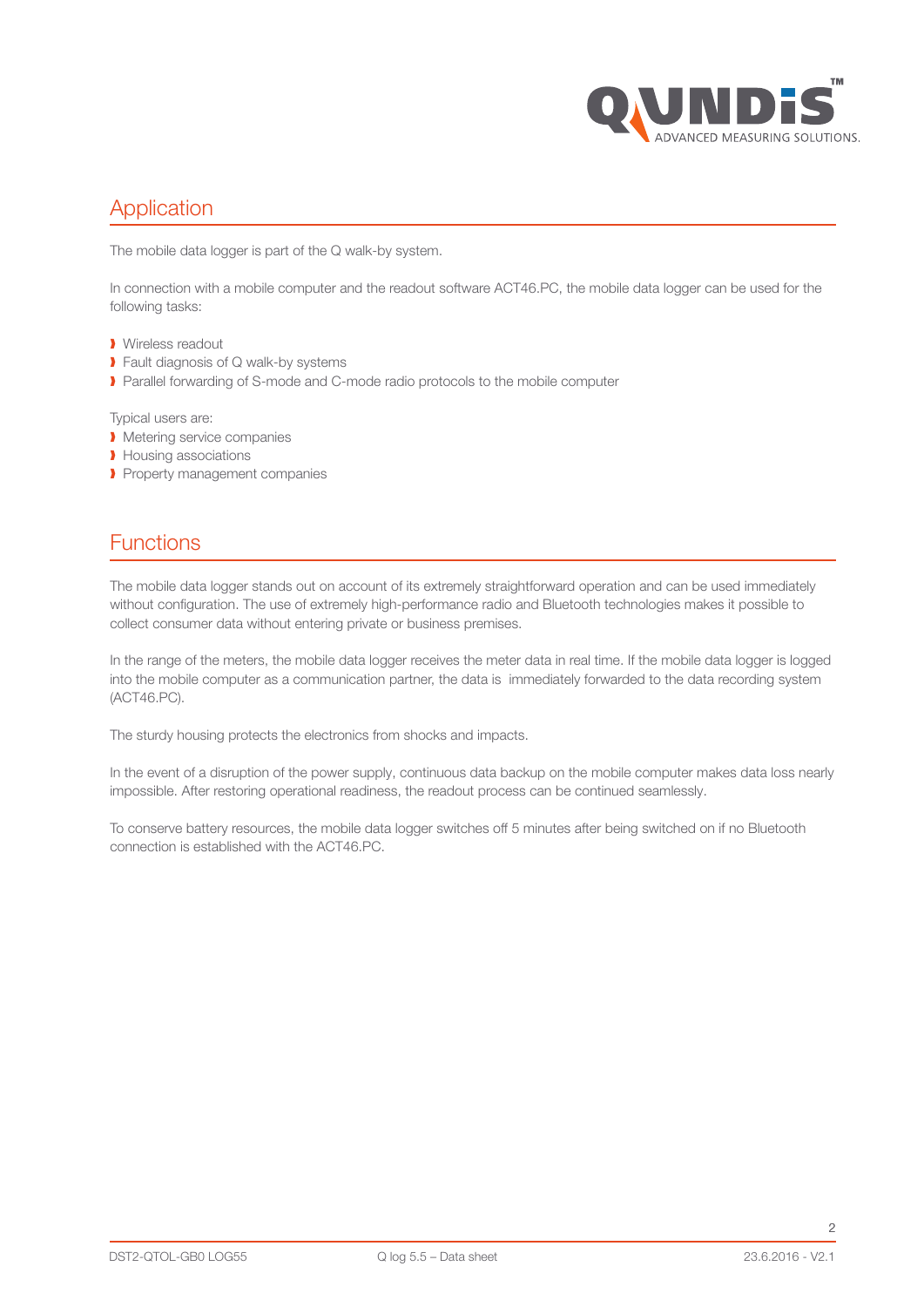

## Operating modes

The Q log 5.5 receives two radio operating modes (S-mode and C-mode) and forwards the data to the data recording system on the mobile computer.

#### S-mode features:

S-mode is 100% compatible with the tried-and-tested radio system with the hitherto familiar radio characteristics of the walk-by radio system.

"S-mode" describes the radio system known for many years now with all its radio properties and handling.

#### C-mode features:

C-mode is a new and improved radio system. This radio system features twice the data rate and short telegrams. C-mode is much more energy-efficient and allows more frequent data transmission. Its radio performance was improved considerably.

The full performance is available to you with the necessary meters and readout equipment. (Data logger, software for displaying and processing the consumption data.)

#### Mixed operation S-mode and C-mode:

Mixed operation (S-mode and C-mode devices) on a property is possible starting from version V0.6 of the Q Log 5.5. The ACT.46PC is designed for the parallel recording of consumption data starting from version 1.7.x.x.

## **Technology**

The 868 MHz receiver and a Bluetooth 4.1 Smart Ready make communication with the Q walk-by system possible. The mobile data logger Q log 5.5 V0.6 has the following characteristics:

- **I** On and off switch
- ❱ Two multi-coloured LEDs provide information about the communication and device statuses
- I The power supply has a permanently installed li-ion battery
- ▶ The battery is charged via a micro USB socket
- Standard power packs<sup>(\*)</sup> can be used to charge the battery (5 V DC)
- A charging cable (micro USB USB) is included in the scope of supply
- A 868 MHz radio antenna
- An 8-digit ID on the back of the data logger for identification in the ACT46.PC
- (\*) A power pack is not included in the scope of supply.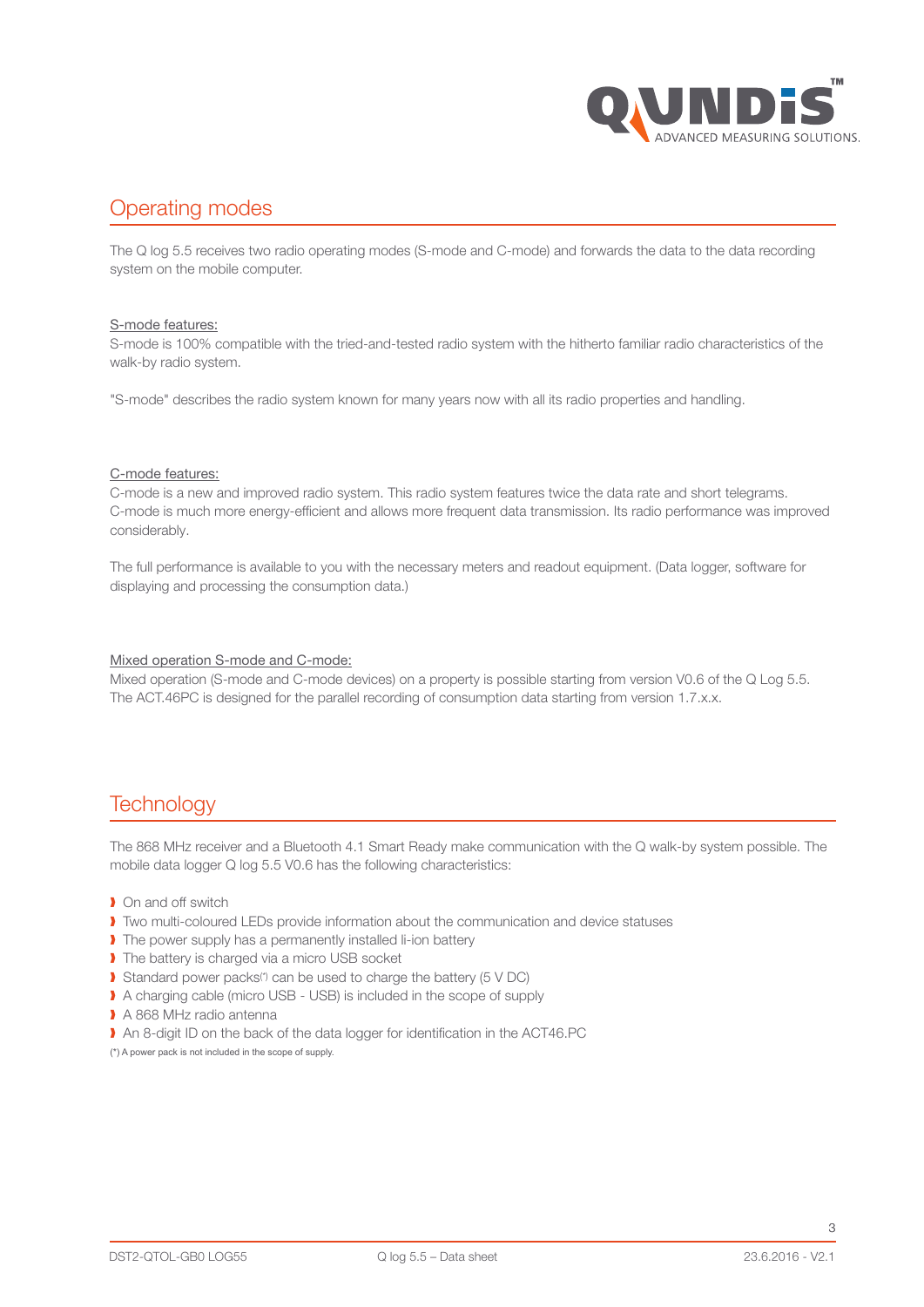

# Control and signal elements



- 1. Antenna
- 2. LED Battery charge level
- 3. Micro USB socket
- 4. LED Commissioning and Bluetooth activity
- 5. On and off switch

# LED flashing behaviour

### Action

| Switch on device. - (press on/off button for 3 seconds)                                          |                           |                                                                                                                                          |  |
|--------------------------------------------------------------------------------------------------|---------------------------|------------------------------------------------------------------------------------------------------------------------------------------|--|
| Device is switched on and ready for use.                                                         | $\overline{\mathbf{4}}$   | LED flashes green once a second                                                                                                          |  |
| Device is switched on and ready for use<br>Readout via the ACT46.PC in progress.                 | $\left( 4\right)$         | LED flashes <b>blue</b> once a second<br>Communication active, consumption protocols being transmitted.                                  |  |
| Battery is fully charged.                                                                        | $\mathbf{2}^{\mathbf{2}}$ | LED is permanently <b>green</b><br>The device is ready for operation.                                                                    |  |
| Readout via the ACT46.PC in progress<br>and simultaneously low battery level.<br>(Less than 20%) | $\left( 4 \right)$        | LED flashes <b>red/blue</b> alternately<br>Battery must be charged.<br>Battery charging operation is possible during data communication. |  |
| <b>Not</b> connected with ACT46.PC and<br>simultaneously low battery level.<br>(Less than 20%)   | $\overline{\mathbf{4}}$   | LED flashes red/green alternately<br>Battery must be charged.                                                                            |  |
| Connection between PC and Q log 5.5<br>was established with USB cable.                           | $\mathbf{2}^{\mathsf{T}}$ | LED is permanently <b>orange</b><br>Battery charging.                                                                                    |  |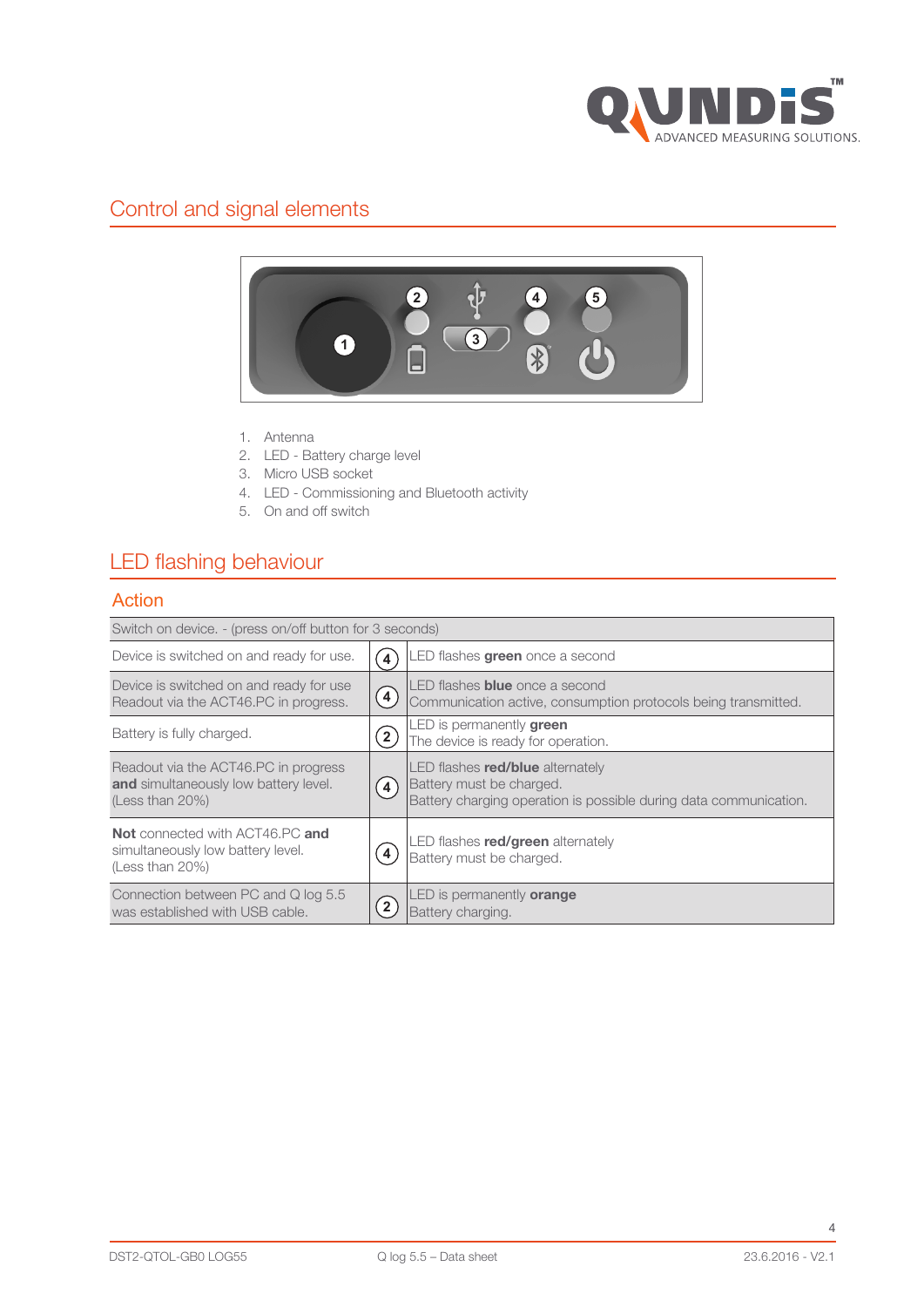

# Technical data of Q log 5.5 V0.6

| <b>Standards</b>                                                                                                                                                           |              |                                                                                                                                                                                                         |
|----------------------------------------------------------------------------------------------------------------------------------------------------------------------------|--------------|---------------------------------------------------------------------------------------------------------------------------------------------------------------------------------------------------------|
| EU declaration of conformity                                                                                                                                               |              | QUNDIS GmbH hereby declares conformity with 1999/5/EC,<br>2014/53/EU and 2011/65/EU.<br>The complete text of the EU Declaration of Conformity is avail-<br>able at the Internet address www.qundis.com. |
| <b>Environment</b>                                                                                                                                                         |              |                                                                                                                                                                                                         |
| Operating temperature                                                                                                                                                      |              | -20 °C to +60 °C                                                                                                                                                                                        |
| Humidity                                                                                                                                                                   |              | max. 90% at +60 °C                                                                                                                                                                                      |
| <b>Protection rating</b>                                                                                                                                                   |              |                                                                                                                                                                                                         |
| IP protection rating                                                                                                                                                       |              | IP40                                                                                                                                                                                                    |
|                                                                                                                                                                            |              |                                                                                                                                                                                                         |
| <b>Radio</b>                                                                                                                                                               |              |                                                                                                                                                                                                         |
| Radio modes                                                                                                                                                                |              | S-Modus (walk-by) meter generation 5.0 and 5.5<br>C-mode (walk-by) meter generation 5.5                                                                                                                 |
| Radio operation                                                                                                                                                            |              | Parallel radio operation S-mode and C-mode possible<br>Activated in ACT46.PC software starting from version V1.7.x.x                                                                                    |
| Frequency range                                                                                                                                                            |              | 868 MHz                                                                                                                                                                                                 |
| Sensitivity                                                                                                                                                                |              | typ. - 105 dBm                                                                                                                                                                                          |
|                                                                                                                                                                            |              |                                                                                                                                                                                                         |
| <b>Supply</b>                                                                                                                                                              |              |                                                                                                                                                                                                         |
| Battery                                                                                                                                                                    |              | Li-ion battery                                                                                                                                                                                          |
| Voltage supply (1)                                                                                                                                                         |              | 5 V DC                                                                                                                                                                                                  |
| Operating voltage                                                                                                                                                          |              | 3.4 V DC to 4.2 V DC                                                                                                                                                                                    |
| Current consumption                                                                                                                                                        | Standby      | $<$ 2 mA                                                                                                                                                                                                |
|                                                                                                                                                                            | In operation | Type 65 mA (with Bluetooth connection)                                                                                                                                                                  |
| Charging socket (2)                                                                                                                                                        |              | MICRO USB Type B                                                                                                                                                                                        |
| <b>Bluetooth</b>                                                                                                                                                           |              |                                                                                                                                                                                                         |
| Version                                                                                                                                                                    |              | 4.1 Smart Ready                                                                                                                                                                                         |
| HF output power                                                                                                                                                            |              | max. 4 dBm                                                                                                                                                                                              |
| Sensitivity                                                                                                                                                                |              | $-96$ dBm                                                                                                                                                                                               |
|                                                                                                                                                                            |              |                                                                                                                                                                                                         |
| <b>Electromagnetic compatibility</b>                                                                                                                                       |              |                                                                                                                                                                                                         |
| Interference resistance                                                                                                                                                    |              | EN 61000-4-2, ESC, 8kV Air A, 4kV Contact A<br>EN 61000-4-3, RF, 3 V/m, A                                                                                                                               |
| Emitted interference                                                                                                                                                       |              | EN 55022 - Class B                                                                                                                                                                                      |
| Security of IT equipment                                                                                                                                                   |              | EN 301 489-3                                                                                                                                                                                            |
| Electromagnetic compatibility and Radio spectrum<br>Matters (ERM) - Short Range Devices (SRD) - Radio<br>equipment to be used in the 25 MHz to 1000 MHz<br>frequency range |              | EN 301 489-3                                                                                                                                                                                            |

(1) Power pack not included in scope of supply

(2) Charging cable is included in scope of supply